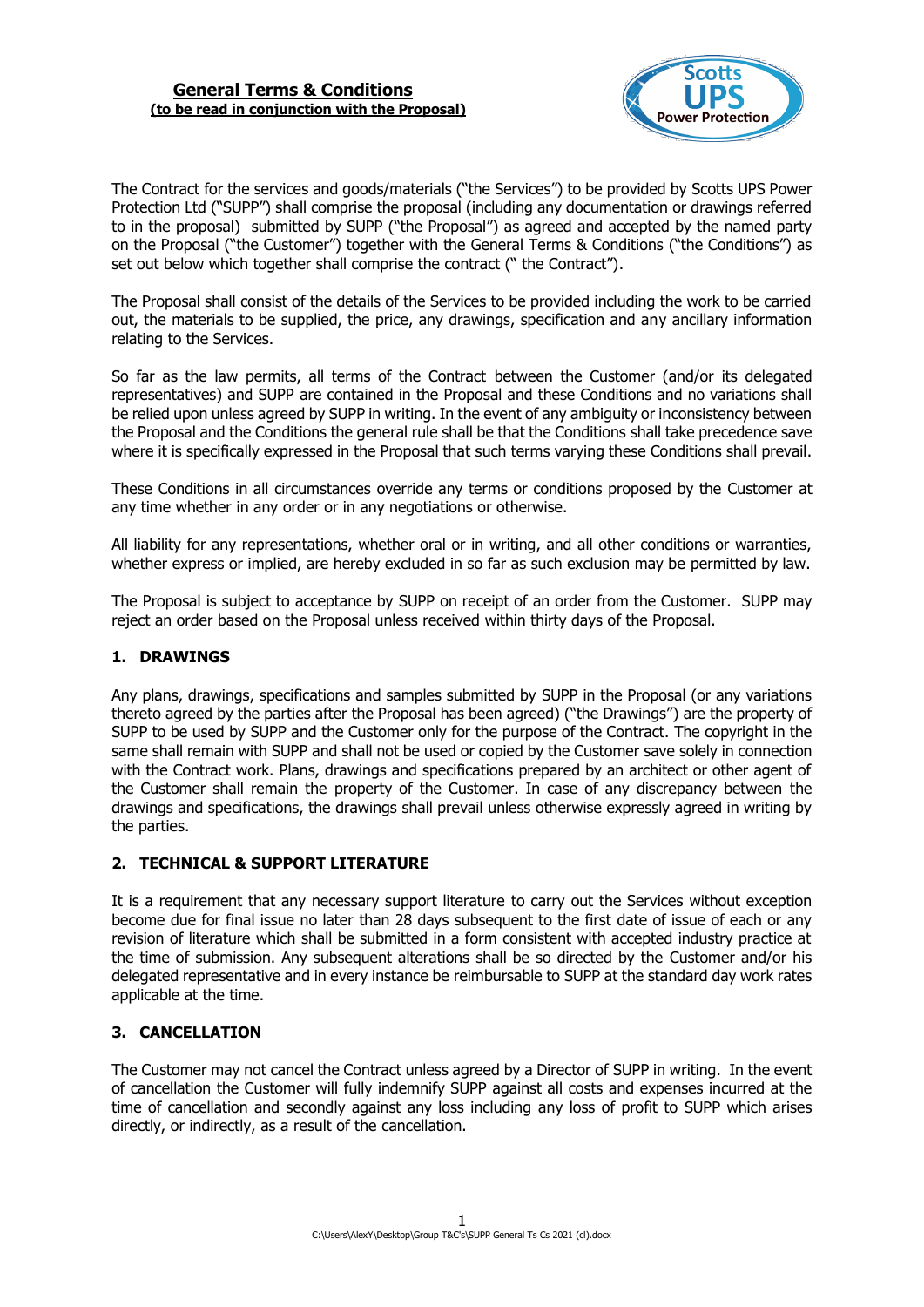

### **4. MATERIALS**

Unless SUPP has provided to the Customer written advice as to the suitability of any materials to be used in the provision of the Services, SUPP does not warrant that the materials specified by the Customer, and which are itemised in the Proposal, will be fit for the Customer's purpose. SUPP will endeavour to match materials which vary in figure and colour but samples are submitted as a fair example only of the bulk. Any existing materials on any site replaced by new materials will become the property of SUPP unless agreed otherwise in writing.

### **5. DESIGN**

Should the Customer agree a design with SUPP by way of drawing prepared by SUPP, SUPP's production of the design in accordance with the agreed drawing shall be accepted by the Customer as provision by SUPP of such design ("the Design") in accordance with the Customer's requirements and SUPP shall have no liability for any defects in the Design approved by the Customer other than in the event of proven negligence on the part of SUPP in the production of the Drawings.

### **6. IMPRINTS**

SUPP may write on or affix their imprint to the work carried out. If SUPP's patents, trademarks or copyright features are embodied in the design, an imprint to that effect may be affixed.

### **7. FACILITIES**

- 7.1. The Customer shall provide on-site without charge, water and electricity whilst the Services are being carried out together with facilities for the storage of plant and materials necessary for carrying out the Services and any ancillary facilities required for that purpose.
- 7.2. Where required, the Customer shall remove all existing fittings from the site and ensure that the site is suitably prepared for the provision of the Services. Any expense incurred by SUPP in removing fittings or preparing the site so as to allow the Services to be provided may be charged to the Customer.
- 7.3. The Customer shall provide on-site all equipment and facilities necessary for SUPP to comply with the requirements of The Health and Safety at Work Act 1974 and any other relevant statutory provisions or regulations or subsequent amendments thereto (hereinafter "the relevant legislation"). The Customer will also upon request from SUPP provide a certificate confirming compliance with the relevant legislation.

### **8. PRICE**

- 8.1. This price as set out in the Proposal (which is net of VAT unless otherwise stated) and does not allow for any discount, except such as may be expressly specified. Unless the Contract is expressed to be a fixed price, the price in the Proposal is based on current prices of materials, wage rates as nationally agreed, employment conditions, insurance and other statutory liabilities. Any fluctuation of costs incurred shall be paid in accordance with NEDO formulae or as otherwise set out by SUPP in the Proposal. No account has been taken of any restriction of hours of facilities of any nature which may occur due to industrial action, or site agreements unless SUPP has been an involved party prior to this Proposal. The price may be increased to allow for any changes which occur to the aforementioned items, either before the commencement of the work or during its progress. SUPP shall provide evidence of such changes if required by the Customer.
- 8.2. SUPP reserves the right to increase the price if it incurs loss or expense which was not provided for in the Proposal (even if a fixed price Contract) brought about by delays or interruptions caused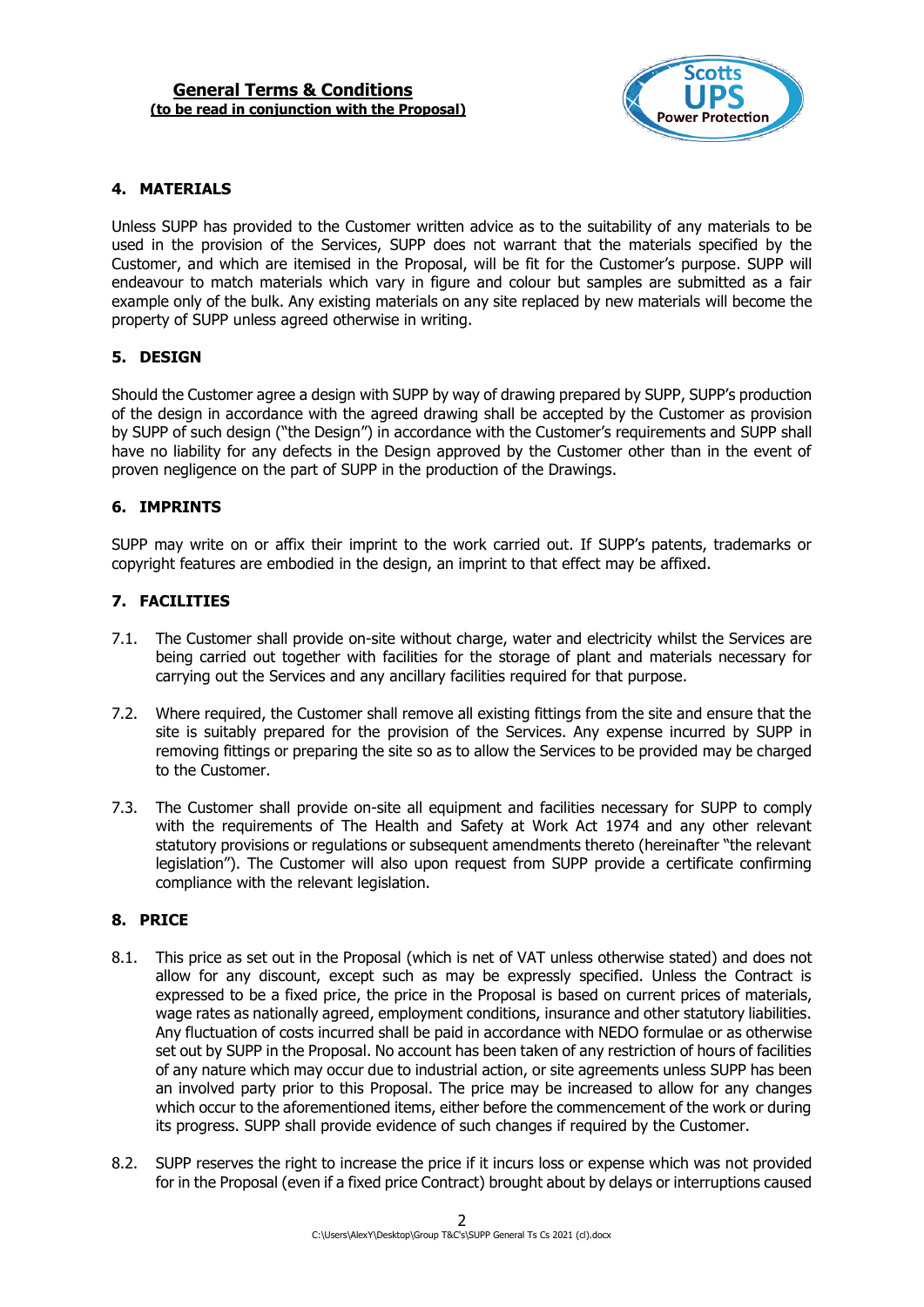

by any matter beyond SUPP's control including but not limited to the following circumstances which may give rise to an increase in the price:

- a) lack of information from the Customer;
- b) delays in the issue of written instructions from the Customer;
- c) any form of alteration to the fixed works;
- d) reprogramming of other trades;
- e) uneconomical working conditions;
- f) out of sequence working;
- g) loss of production through no fault of SUPP;
- h) additional works to those specified in the Proposal including, but not limited to, any changes in the Drawings or Design.
- i) Any provisional sum/items withdrawn and/or not expended subsequent to submission of the Proposal will carry a maximum loss of profit value of 10% which will constitute a variation to Contract and will be invoiced accordingly.
- 8.3. The price may be varied because of any change in the specifications arising from a change in the Customer's instructions or requirements of the Local Authorities or surveyors or any other competent authority.
- 8.4. Additional work shall be charged at SUPP's prevailing rates for material and labour plus profit. SUPP shall provide a new Proposal for the Additional Works if requested to do so by the Customer.

### **9. VARIATIONS**

If the Contract is not expressly stated to be a fixed price Contract, variations to the Services will be subject to an overheads profit and attendance figure.

### **10. OVERTIME**

Overtime necessary for the satisfactory completion of the Contract as set out in the Proposal (even if a fixed price Contract) is included, but the price may be increased because of any premium time brought about by factors outside the control of SUPP or which was as a result of a request by the Customer in order to complete the work before the agreed stated date of completion as in the Proposal or prior to the commencement of the Services.

### **11. PROGRESS APPLICATIONS**

- 11.1. SUPP may raise an invoice for the Services in full upon substantial completion alternatively during the course of the work, submit progress applications as from time to time completed in accordance with the Proposal. The progress applications shall include any amounts due for any Services provided in addition to those as set out in the Proposal.
- 11.2. Payment will be due within 30 days of the submission of the progress application and if payment becomes overdue SUPP shall be entitled to charge interest on the overdue payment at the rate of 3% per month above base rate providing always that payment of such interest shall be in addition to all other rights of SUPP.
- 11.3. Upon placing an order with SUPP unless expressly agreed in writing by SUPP the Customer shall make immediately payable to SUPP an amount equal to twenty per cent or other such percentage agreed in writing of the Contract / order value or anticipated value known at that time.

### **12. DEFAULT OF THE CUSTOMER**

12.1. If the Customer fails to pay any sum when it becomes due, SUPP shall have the right, but without prejudice to any other rights or remedies, to suspend further work until payment is received with interest at the rate specified at condition 22 or to cancel the Contract so far as any Services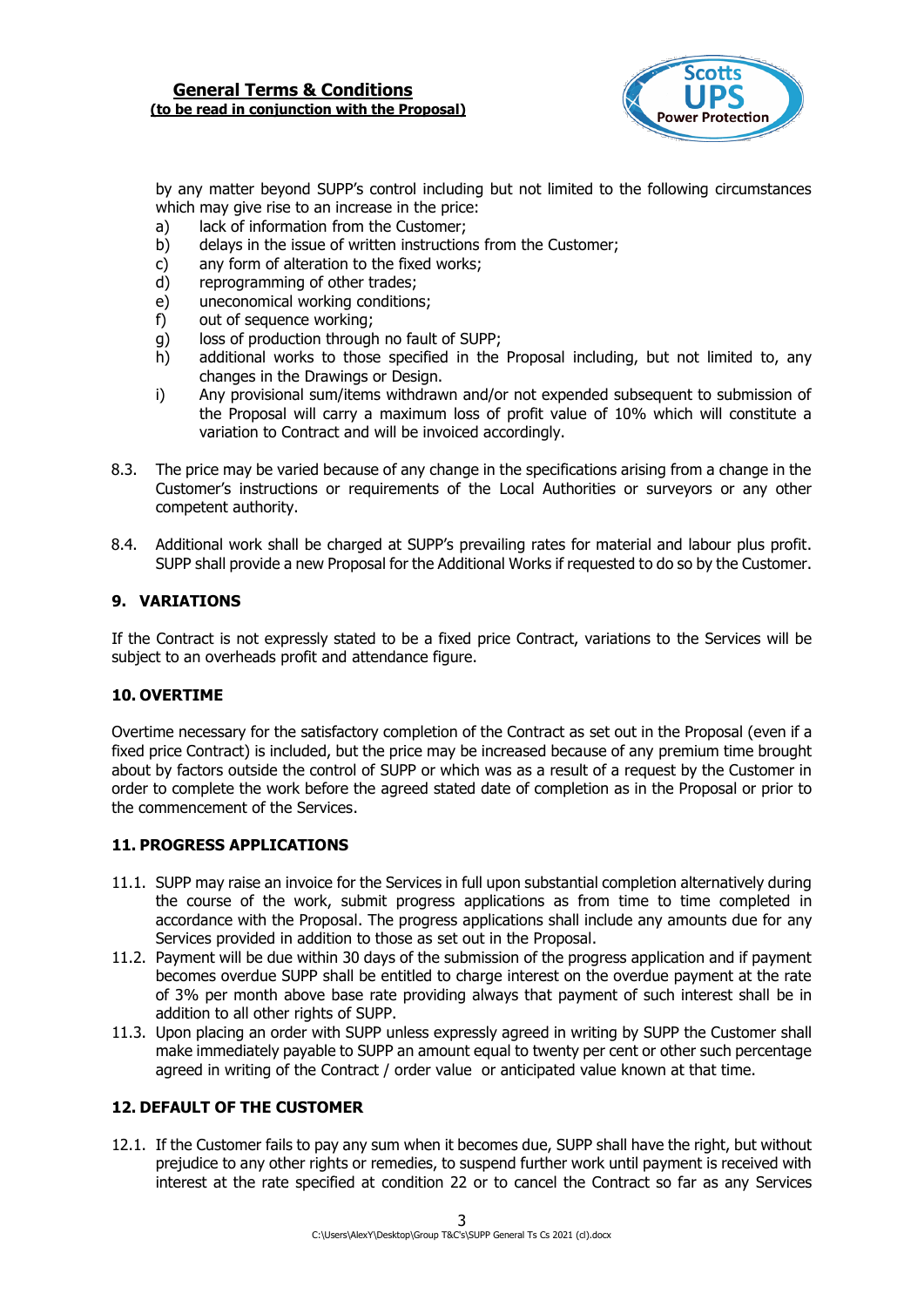

remain to be provided in which case the Customer will indemnify SUPP in accordance with condition 3 above.

12.2. If the Customer shall make default in or commit any breach of any of his obligations to SUPP, or if any distress or execution shall be levied upon the Customer, his property or assets, or if the Customer shall make or offer to make any arrangement or composition with Creditors or commits any act of bankruptcy, or if any petition for bankruptcy shall be presented, or if the Customer shall be a limited company and any resolution or petition to wind up the Customer's business or for the appointment of an Administrator shall be passed or presented otherwise than for reconstruction or amalgamation, or if an Administrative Receiver of such company's undertaking property or assets or any part thereof shall be appointed, SUPP may determine the Contract by written notice to the Customer's registered office address or otherwise as set out in the Proposal, without prejudice to any claim or right SUPP might otherwise have.

# **13. GUARANTEE**

SUPP will rectify, without charge, any defects arising from faulty materials or workmanship if notice of any such defect is given in writing by the Customer to SUPP within 12 calendar months of the date of completion of the Services. When defects are rectified under this condition SUPP will undertake a further liability in respect of the rectified work for a period of 6 months commencing from the date of such rectification. This guarantee does not apply to damage to work on site arising from fire, flood, excessive damp, humidity or heat or other causes operating before, during or after completion of the work which are beyond SUPP's control. SUPP excludes from this guarantee any goods or materials, parts of goods or materials which have not been manufactured by SUPP. With respect to such goods or materials, the Customer shall be entitled to an assignment of any rights obtained by SUPP under SUPP's contract to purchase the said goods or materials.

### **14. LIABILITIES**

14.1. SUPP shall not be liable for:

- a) Loss or delay resulting from strikes, lockouts, force majeure or any Government controls or restriction of which SUPP had no prior knowledge.
- b) Damage to glass or other materials after being fixed into position.
- c) Damage to existing glass or other materials on the site not the property of SUPP.
- d) Breakage and damage when handling existing glass or other materials not the property of SUPP.
- e) Damage to stock, merchandise, fixtures, fittings or goods on the site not the property of SUPP.
- f) Damage to or defects in the work as set out in Condition 5 or through causes beyond SUPP's control.
- g) Damage caused by accidental fire.
- h) Any consequential or indirect loss suffered by the Customer whether this loss arises from breach of duty in contract or tort or in any other way.
- i) Loss or delay due to industrial action by any party howsoever incurred.
- j) Materials, workmanship or surfaces to which decoration is applied.
- 14.2. Nothing in this agreement shall limit or exclude the liability of either party for:
	- a) death or personal injury caused by its negligence, or the negligence of its employees, agents or subcontractors (as applicable);
	- b) fraud or fraudulent misrepresentation or wilful default; and
	- c) any matter for which it would be unlawful to exclude or restrict liability.
- 14.3. Subject to Conditions 14.1 and 14.2:-
	- (a) Neither party shall save as otherwise provided for in these Conditions be liable to the other, whether in contract, tort (including negligence), equity (including restitution), breach of statutory duty, or otherwise, for: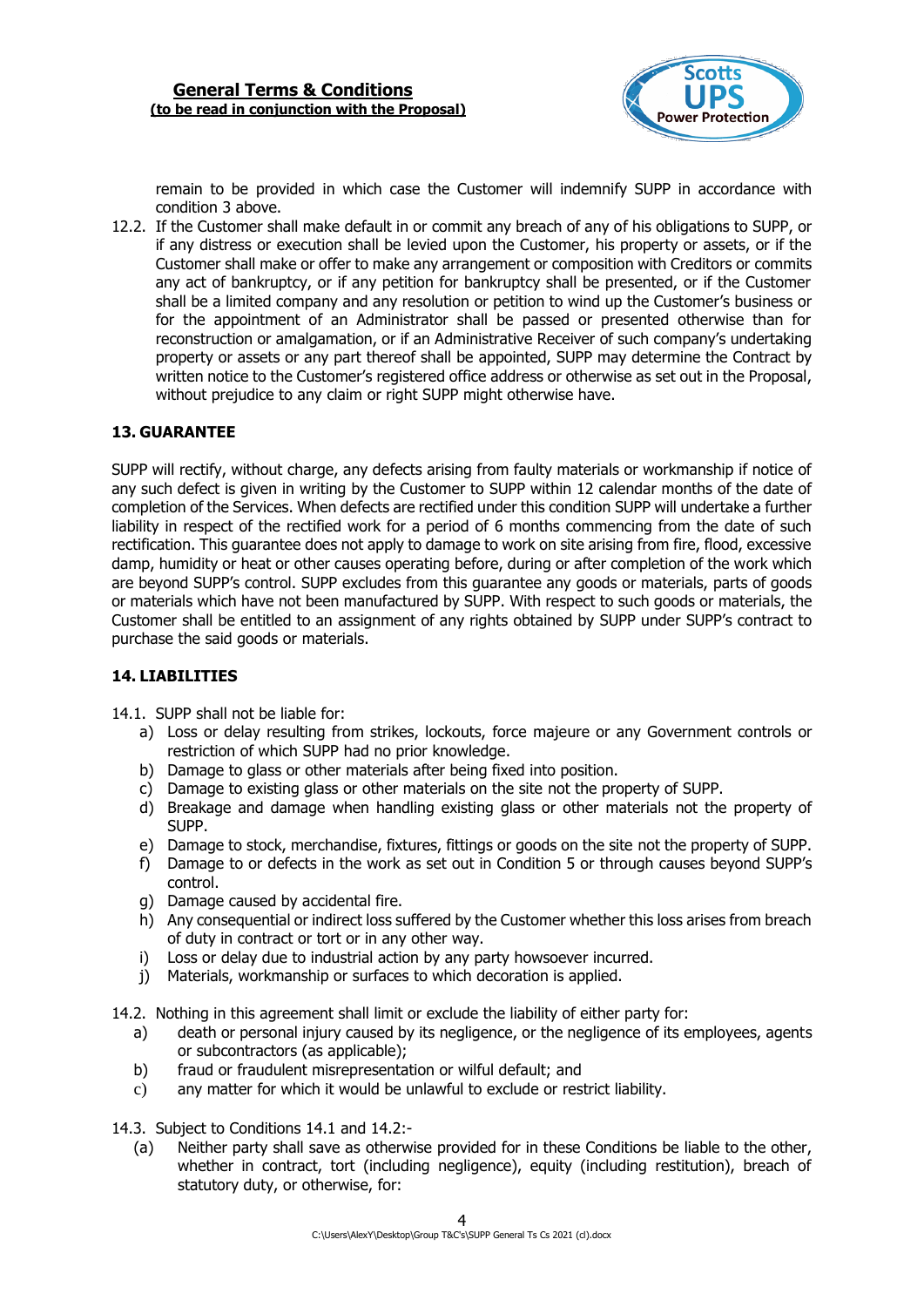

- (i) any loss of profit, loss of revenue, loss of use, loss of goodwill, loss of data, loss due to interruption of business, or loss of anticipated savings, whether direct or indirect, and even if the party has been advised of the possibility of such losses or damages;
- (ii) any loss that is an indirect consequence of any act or omission of the other party;
- (b) the total liability of either party for damage to property caused by the negligence of its employees in connection with this agreement shall be limited to  $£1,000,000$  for any one event or series of connected events; and
- (c) the total liability of either party to the other in respect of all other uninsured loss or damage arising under or in connection with this agreement, whether in contract, tort (including negligence), equity (including restitution), breach of statutory duty, or otherwise, shall in no circumstances exceed £500,000 for the Contract or the value of the Contract, whichever is the lower.

# **15. MATERIALS STORED OFF SITE**

SUPP shall be entitled for payment for goods and materials procured against the Customer's order and retained by SUPP on SUPP's premises or the premises of a third party. Any such items shall upon request be labelled the property of the Customer. If commencement or any part or phase of the Contract is delayed for any reason and SUPP has purchased materials for the Contract, SUPP may apply for payment of materials stored off site and payment will be made by the Customer within 30 days of the Company's application. SUPP shall be entitled to payment for storage of materials on SUPP premises for the duration of any such delay the rate chargeable to the Customer shall be based on a charge per square foot or metre but shall not exceed the market rate for similar storage facilities in the immediate vicinity.

### **16. SUSPENSION OF SERVICES**

The Services may be partially or wholly suspended upon notice given by SUPP in circumstances where the Services cannot be continued by reason of force majeure or as a consequence of any actions taken by the Customer. The time of any suspension shall be added to the time of completion of the original Contract, and any additional costs incurred will be the subject of a variation to the Contract. In the event of the Customer's premises being destroyed or substantially damaged by fire, the Customer shall be at liberty to terminate the Contract upon paying SUPP for the Services provided on a quantum merit basis.

# **17. RIGHTS TO SUBCONTRACT**

SUPP shall be entitled to employ a sub-contractor to carry out all or part of the Services included in the Proposal.

### **18. COMPLETION**

SUPP shall use all reasonable endeavours to complete the Services within the agreed time, but any time period given shall be an estimate only and time shall not be of the essence (save unless otherwise stated in the Proposal). SUPP shall not be liable to make good any damage or loss whether arising directly or indirectly out of any delay in completion of the Services. The Customer shall not be entitled to cancel or determine an order on the basis of delay unless specifically agreed by SUPP in writing that time is of the essence.

### **19. RISK**

Upon delivery of any goods to site (excluding the plant and tools of SUPP) risk in such goods shall pass to the Customer who shall be solely responsible for the same and shall insure the goods accordingly.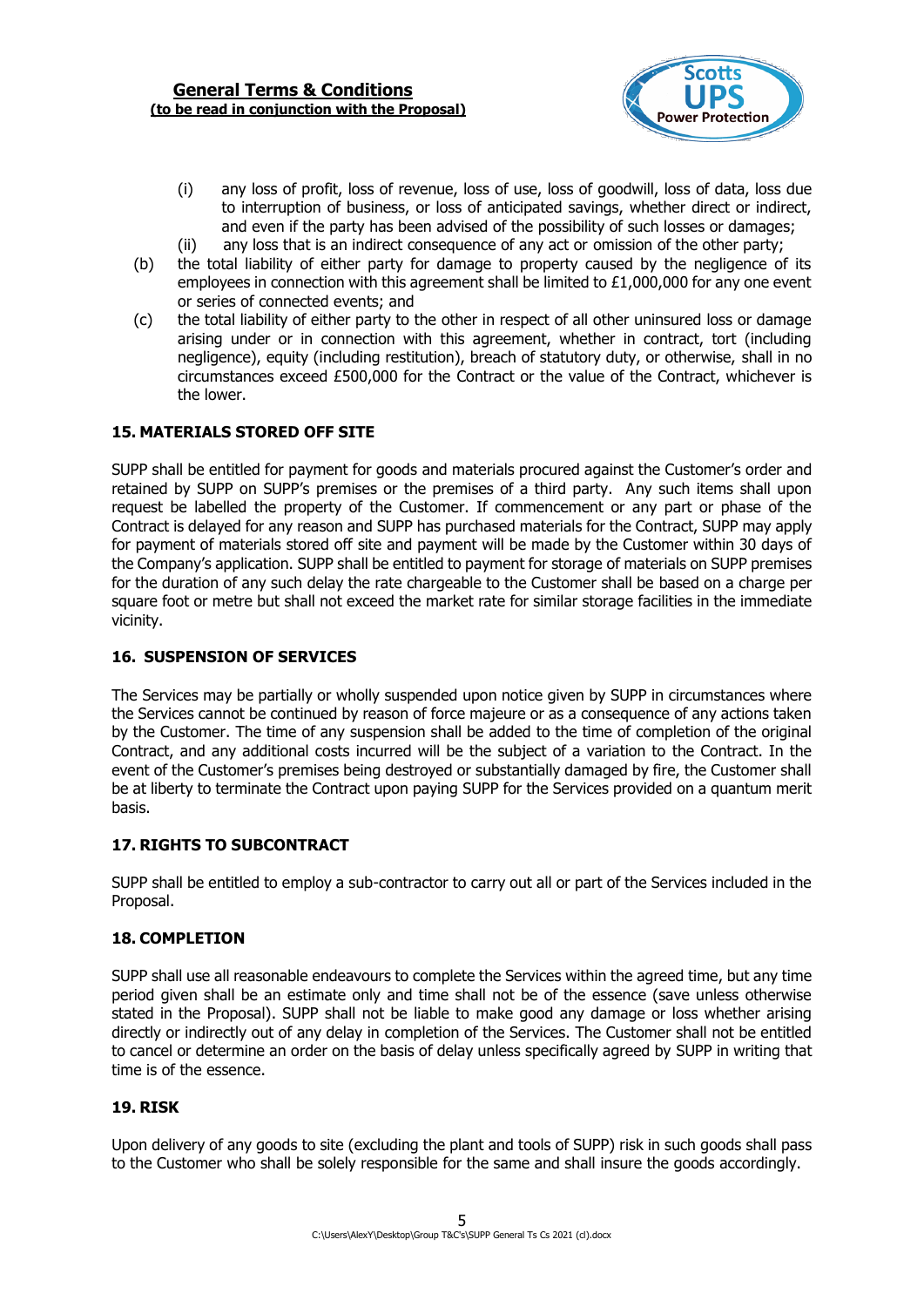

#### **20. PASSING OF PROPERTY**

- 20.1. Without prejudice to any of SUPP's other rights notwithstanding delivery of any goods the property/title in the goods shall remain in SUPP until the Customer has paid in cash in full therefor. If the price is payable by instalments or part only of the price has been paid to SUPP, SUPP may appropriate the payment to any part of those goods which have been so delivered and title to that part shall thereupon pass.
- 20.2. If such payment is overdue in whole or in part SUPP may (without prejudice to any of its other rights) recover and dispose of the goods or any of them and may enter upon the Customer's or third parties premises for the recovery of such goods.
- 20.3. If any of the goods are incorporated in other goods or materials before such payment the property in the goods delivered by SUPP shall nevertheless be and remain with SUPP until such payment has been made.
- 20.4. The Customer agrees to deal with all goods supplied by SUPP in such a way that they are readily identifiable as the property of SUPP and all due diligence shall be taken by the Customer to protect the property against damage or loss.
- 20.5. Where any goods delivered under this Contract have been sold by the Customer then the Customer shall also sell as agent for SUPP and shall be trustee for SUPP of the proceeds of sale thereof until such time as SUPP shall have been paid in full for such goods.

### **21. NOTICES**

Any notices to be given under these terms and conditions shall be in writing and shall be deemed to have been duly given if sent or delivered by recorded delivery post to SUPP at the address specified overleaf.

### **22. PAYMENT TERMS**

Unless specified otherwise in the proposal or as otherwise agreed in writing by both partners, payment of all invoices shall be 30 days after the date stated on the invoice. If payment is overdue, SUPP shall be entitled to charge interest on the overdue payment at the rate of 4% per month above base rate from the date of the account provided always that payment of such interest shall be in addition to all other rights of SUPP.

#### **23. INSURANCE**

Both SUPP and the Customer shall provide and maintain all relevant insurances with a reputable insurer within England and Wales against all insurable risks arising under the Contract and shall upon reasonable request provide either party with a copy of the insurance policy and any schedules relating thereto.

### **24. VAT**

This quotation does not include VAT. The Customer will be required in addition to pay such VAT as may become chargeable thereon at the standard rate applicable at the date of any tax invoice submitted in accordance with these terms and conditions.

### **25. DISPUTES**

25.1. In the event of any dispute the parties shall use all reasonable endeavours to resolve any issue relating to the Contract. If the dispute relates to any design or build services provided by SUPP and is incapable of being resolved, the parties shall consider mediation as an appropriate means of dispute resolution but failing mediation or if otherwise the parties do not consider mediation is appropriate the parties agree to proceed by way of adjudication (unless otherwise agreed by